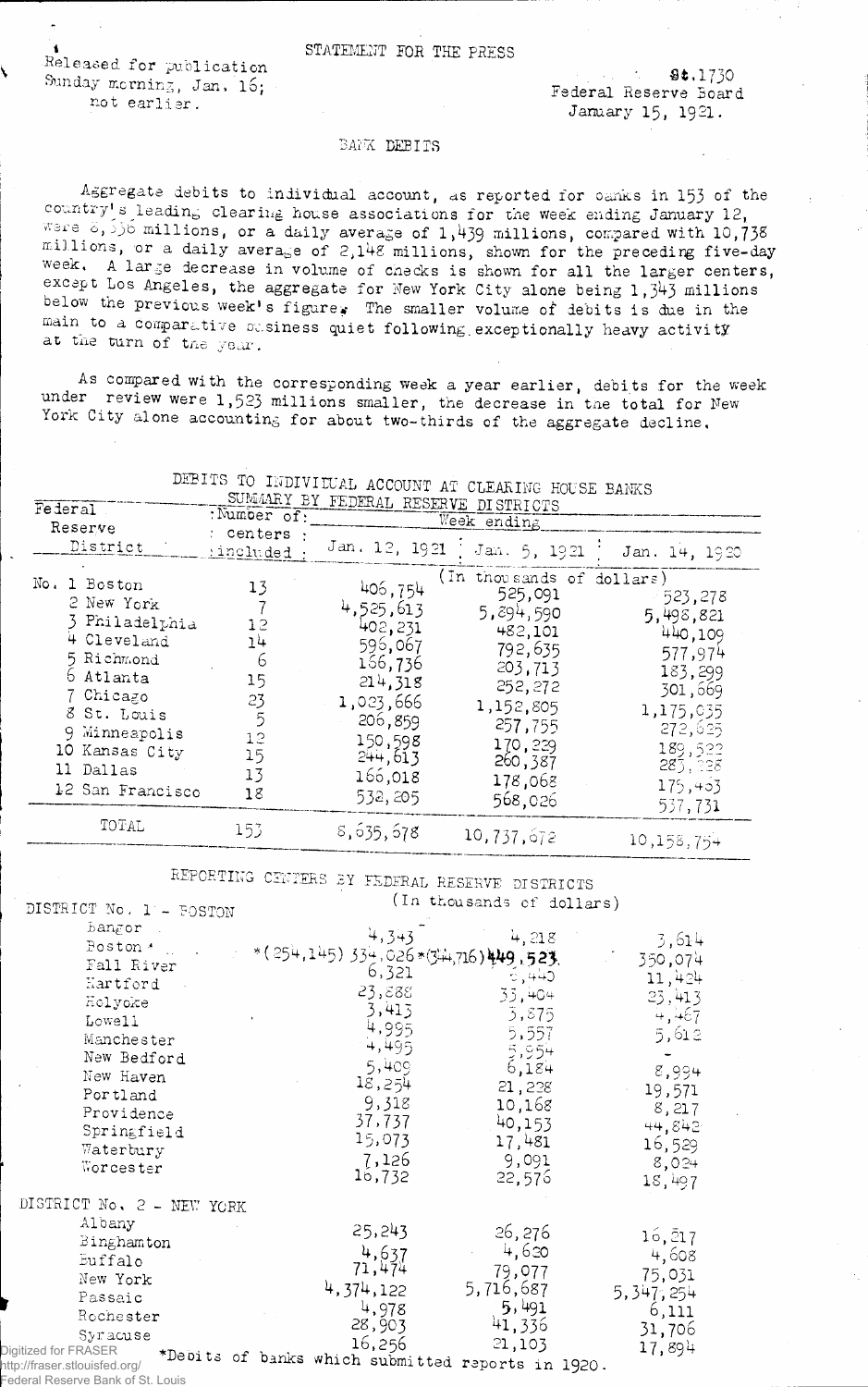|                               |               | DESITS TO INDIVIDUAL ACCOUNT AT CLEARING HOUSE BANKS<br>Week ending | 5t.1730          |
|-------------------------------|---------------|---------------------------------------------------------------------|------------------|
|                               | Jan. 12, 1921 | Jan. 5, 1921 :                                                      | Jan, 14, 1920    |
|                               |               | (In thousands of dollars)                                           |                  |
| DISTRICT No. 3 - PHILADELPHIA |               |                                                                     |                  |
| Al toona                      | 3,540         | 3,360                                                               | 3,689            |
| Chester                       | 4,705         | 5,088                                                               | 5,120            |
| Harrisburg                    | 7,478         | 7,593                                                               | 4,100            |
| Johnstown                     | 4,919         | 5,271                                                               | 3,220            |
| Lancaster                     | 5,693         | 5,357                                                               | 5,633            |
| Philadelphia                  | 317,875       | 390,989                                                             | 361,896          |
| Scranton                      | 19,279        | 16,790                                                              | 15,312           |
| Trenton                       | 11,434        | 13,500                                                              | 11,599           |
| Wilkes-Barre                  | 8,549         | 10,421                                                              | 8,765            |
| Williamsport                  | 4,786         | 5,818                                                               | 3,860            |
| Wilmington                    | 9,874         | 13,374                                                              | 12,905           |
| York                          | 4,099         | 4,540                                                               | 4,010            |
| DISTRICT No. 4 - CLEVELAND    |               |                                                                     |                  |
| Akron                         | 14,551        | 19,325                                                              | 26,774           |
| Cincinnati                    | 73,672        | 112,880                                                             | 63,121           |
| Cleveland                     | 176,203       | 258,758                                                             | 179,193          |
| Columbus                      | 32,100        | 37,126                                                              | 30,973           |
| Dayton                        | 13,071        | 13,799                                                              | 12,481           |
| Erie                          | 7,641         | 7,422                                                               | 6,975            |
| Greensburg                    | 5,405         | 5,702                                                               | 3,068            |
| Lexington                     | 5,799         | 5,203                                                               | 12,486           |
| Oil City                      | 3,886         | 3,929                                                               | 2,942            |
| Pittsburgh                    | 202,688       | 257,665                                                             | 180,701          |
| Springfield                   | 4,616         | 5,762                                                               |                  |
| Toledo                        | 28,908        | 34,615                                                              | 3,757<br>30,141  |
| Wheeling                      | 9,580         | 10,340                                                              | 8,290            |
| Youngs town                   | 17,947        | 20,109                                                              | 17,072           |
| DISTRICT No. 5 - RICHMOND     |               |                                                                     |                  |
| Baltimore                     | 103,349       | 134,443                                                             | 105,421          |
| Charleston                    | 6,655         |                                                                     |                  |
| Charlotte                     | $6,7 + 4$     | 8,173                                                               | 12,796<br>11,485 |
| Columbia                      | 5,517         | 5,650                                                               | 8,062            |
| Huntington                    | 5,786         | $-5,557$                                                            |                  |
| Norfolk                       | 17,497        | 18,580                                                              | 20,429           |
| Raleigh                       | 4,100         | 4,900                                                               | 6,700            |
| Richmond                      | 29,529        | 51,967                                                              | 31,202           |
| Washington                    | 38,948        | 39,955                                                              |                  |
| DISTRICT No. 6 - ATLANTA      |               |                                                                     |                  |
| Atlanta                       | 27,125        | 29,485                                                              | 35,800           |
| Augusta                       | 6,792         | 6,330                                                               | 15,921           |
| Birmingham                    | 14,495        | 27,049                                                              | 16,857           |
| Chattanooga                   | 10,126        | 11,929                                                              | 15,096           |
| Jacksonville                  | 13,143        | 13,572                                                              |                  |
| Xnoxville                     | 6,736         | 9,214                                                               | 14,048           |
| Macon                         | 4,790         | 5,818                                                               | 7,139            |
| Mobile                        | 8,128         |                                                                     | 10,224           |
| Montgomery                    | 4,386         | 8,364                                                               | 9,960            |
| Nashville                     | 24,856        | 4,068                                                               | 7,350            |
| New Orleans                   | 72,523        | 22,852                                                              | 29,164           |
| Pensacola                     | 1,561         | 89,548<br>2,164                                                     | 102,289          |
| Savannah                      | 11,472        |                                                                     | 2,500            |
| Tampa                         | 6,241         | 13,207<br>6,568                                                     | 26,230           |
| Vicksburg                     | 1,944         | 2,104                                                               | 6,540            |
|                               |               |                                                                     | 2,551            |

Digitized for FRASER

http://fraser.stlouisfed.org/ Federal Reserve Bank of St. Louis

Ä,  $\pmb{\mathsf{s}}$ 

L.

 $\hat{\boldsymbol{\gamma}}$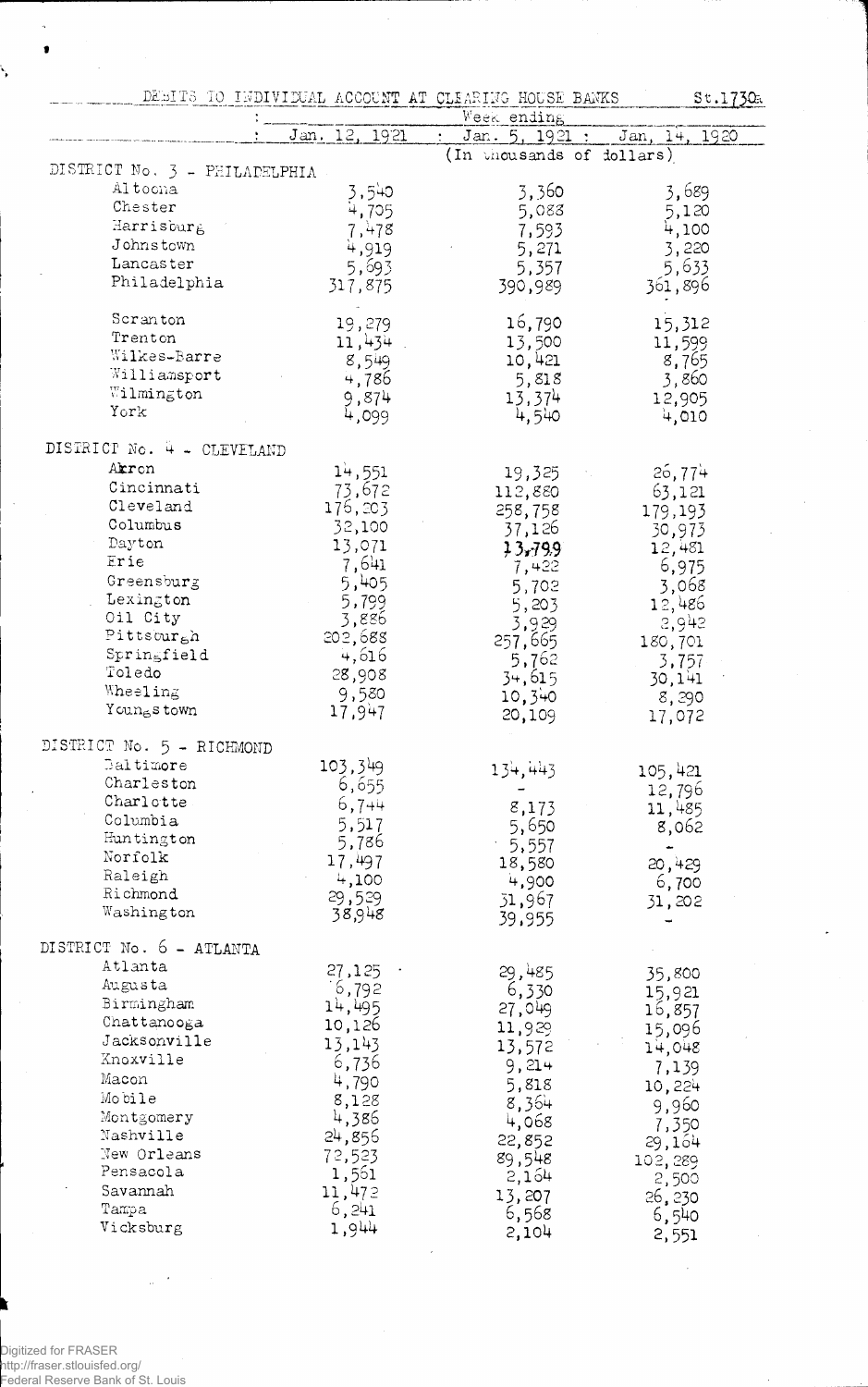|                               | DEBITS TO INDIVIDUAL ACCOUNT AT CLEARING HOUSE BANKS<br>St.1730b |                                           |                  |  |
|-------------------------------|------------------------------------------------------------------|-------------------------------------------|------------------|--|
|                               |                                                                  | Week ending                               |                  |  |
|                               | Jan. 12, 1921                                                    | Jan. 5, 1921<br>(In thousands of dollars) | Jan.<br>14, 1920 |  |
| DISTRICT No. 7 - CHICAGO      |                                                                  |                                           |                  |  |
| Bay City                      | 3,412                                                            | 3,703                                     | 3,538            |  |
| <b>Eloomington</b>            | 2,558                                                            | 2,925                                     | 3,109            |  |
| Cedar Rapids                  | 13,732                                                           | 11,649                                    | 7,305            |  |
| Chicago                       | 672,494                                                          | 780,386                                   | 767,844          |  |
| Davenport                     | 7,382                                                            | 9,725                                     | 7,189            |  |
| De catur                      | 3,238                                                            | 3,283                                     | 4,378            |  |
| Des Moines                    | 21,319                                                           | 16,824                                    | 23,872           |  |
| Detroit                       | 110,040                                                          | 114,936                                   | 146,076          |  |
| Dubuque                       | 4,012                                                            | 3,738                                     | 4,153            |  |
| Flint                         | 4,524                                                            | 4,832                                     | 5,700            |  |
| Ft. Wayne                     | 7,191                                                            | 7,176                                     | 7,539            |  |
| Grand Rapids                  | 20,330                                                           | 24,132                                    | 19,487           |  |
| Indianapolis<br>Jackson       | 35,953                                                           | 38,634                                    | 40,733           |  |
| Kalamazoo                     | 3,852                                                            | 4,495                                     | 4,560            |  |
| Lansing                       | 5,197                                                            | 5,835                                     | 4,659            |  |
| Milwaukee                     | 4,955                                                            | 4,770                                     | 5,597            |  |
| Moline                        | 59,534                                                           | 73,090                                    | 72,744           |  |
| Peoria                        | 2,030<br>10,461                                                  | 2,041                                     |                  |  |
| Rockford                      | 6,228                                                            | 10,861                                    | 10,510           |  |
| Sioux City                    | 13,681                                                           | 6,178                                     | 7,977            |  |
| South Bend                    | 3,997                                                            | 11,637<br>3,997                           | 16,584<br>3,421  |  |
| $Sprin_{e}field$              | 6,456                                                            | 6,700                                     | 4,590            |  |
| Waterloo                      | 3,120                                                            | 3, 299                                    | 3,470            |  |
|                               |                                                                  |                                           |                  |  |
| DISTRICT No. 8 - ST. LOUIS    |                                                                  |                                           |                  |  |
| Evansville                    | 6,546                                                            | 6,134                                     | 6,359            |  |
| Little Rock                   | 11,265                                                           | 14,925                                    | 11,136           |  |
| Louisville                    | 26,220                                                           | 30,795                                    | 41,373           |  |
| Memphis                       | 33,353                                                           | 30,996                                    | 48,975           |  |
| St. Louis                     | 129,475                                                          | 174,905                                   | 164,782          |  |
| DISTRICT No. 9 - MINNEAPOLIS  |                                                                  |                                           |                  |  |
| Aberdeen                      | 4,709                                                            |                                           |                  |  |
| Billings                      | 2,218                                                            | 1,625                                     | 1,914            |  |
| Duluth                        | 23,742                                                           | 2,086<br>24, 273                          | 2,416            |  |
| Farec                         | 2,475                                                            | 2,372                                     | 18,299           |  |
| Grand Forks                   | 1,299                                                            | 1,325                                     | 3,021            |  |
| Great Falls                   | 2,528                                                            | 2,619                                     | 1,939<br>$3,21+$ |  |
| Helena                        | 3,849                                                            | 3,465                                     | 2,639            |  |
| Minneapolis                   | 75,594                                                           | 90,604                                    | 103,142          |  |
| St, Paul                      | 25,859                                                           | 33,336                                    | 40,310           |  |
| Sioux Falls                   | 5,000                                                            | 5,700                                     | 9,372            |  |
| Superior                      | 2,248                                                            | 1,937                                     | 1,896            |  |
| Winona                        | 1,077                                                            | 887                                       | 1,360            |  |
| DISTRICT No. 10 - KANSAS CITY |                                                                  |                                           |                  |  |
| Atchison                      |                                                                  |                                           |                  |  |
| Bartlesville                  | 1,300<br>2,999                                                   | 1,208                                     | 690              |  |
| Cheyenne                      | 2,145                                                            | 4,102                                     | 2,864            |  |
| Colorado Springs              | 2,973                                                            | 2,997                                     | 2,063            |  |
| Denver                        |                                                                  | 3,773<br>52,639                           | 3,333            |  |
| Joplin                        | 2,989                                                            | 2,477                                     | 60,646<br>3,907  |  |
| Kansas City, Kan.             | 4,191                                                            | 7,112                                     | 4,481            |  |
| Kansas City, Mo.              | 78,967                                                           | 85,833                                    | 94,924           |  |
| Muskogee                      | 6,401                                                            | 8,181                                     | 5,753            |  |
| Oklahoma City                 | 25,519                                                           | 25, 258                                   | 19,437           |  |
| Omaha                         | 48,433                                                           | 44,635                                    | 66,099           |  |
| Pueblo                        | 6,501                                                            | 6,735                                     | 4,811            |  |
| St. Joseph                    | 17,012                                                           | 19,391                                    | 24, 249          |  |
| Topeka                        | 4,597                                                            | 4,445                                     | 5,995            |  |
| Tulsa                         | 28,387                                                           | 31,509                                    | 29,781           |  |
| Wichita                       | 12,199                                                           | 12,731                                    | 14,841           |  |

 $\ddot{\phantom{0}}$ 

 $\ddot{\phantom{a}}$ 

i,

Digitized for FRASER http://fraser.stlouisfed.org/ Federal Reserve Bank of St. Louis

 $\tilde{\mathcal{A}}$ 

 $\mathbf{r}$ 

 $\bar{z}$